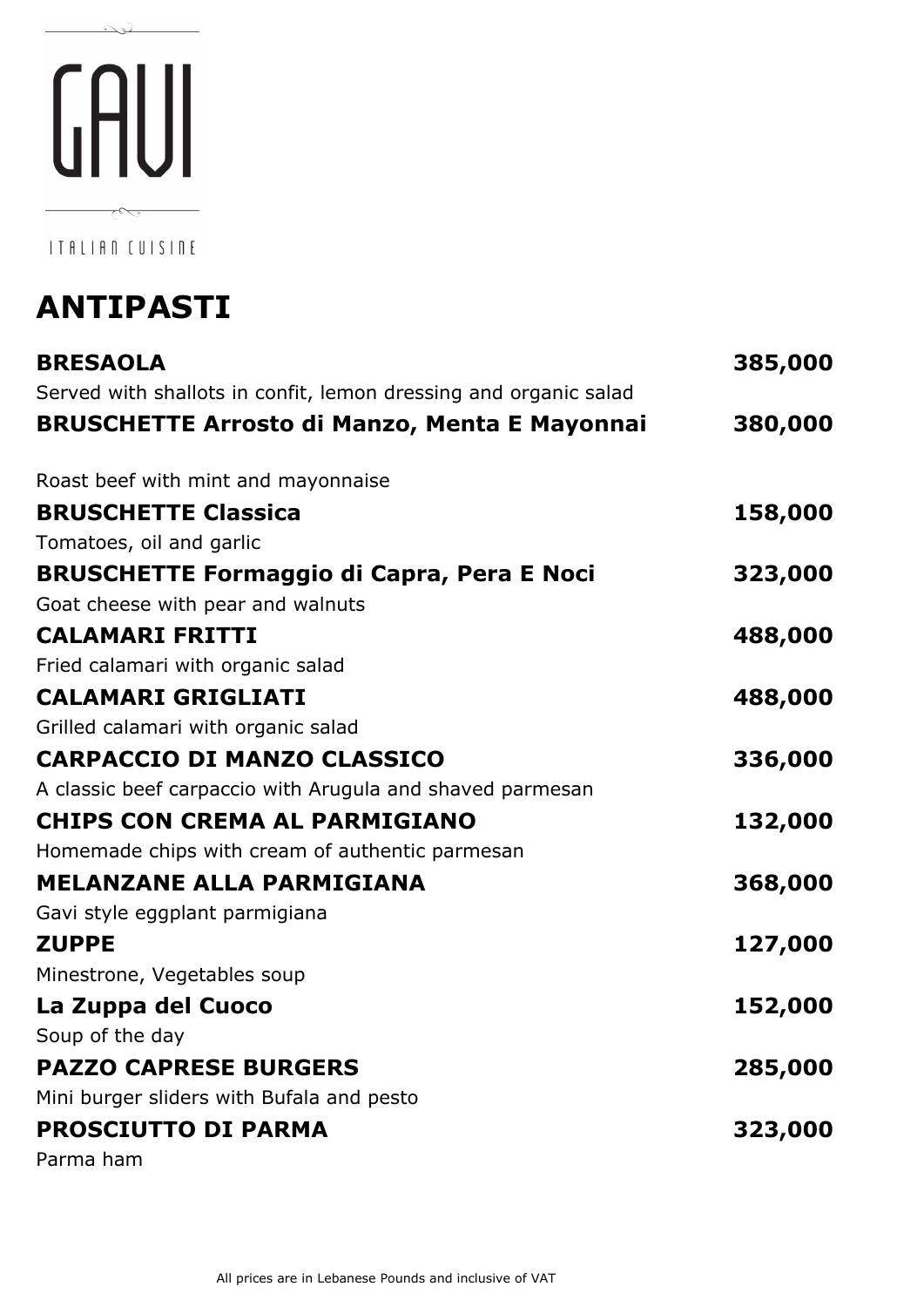| <b>VITELLO TONNATO</b><br>Cold slow-braised veal medallions in fresh tuna sauce and capers                                              | 342,000 |
|-----------------------------------------------------------------------------------------------------------------------------------------|---------|
| PIZZA PALA<br>Homemade focaccia topped with a selection of Salmon & cheese, Shrimps &<br>avocado, Pesto artichokes, Roast beef pecorino | 447,000 |
| <b>ITALIAN SEAFOOD SOUP</b>                                                                                                             | 494,000 |
| <b>INSALATE</b>                                                                                                                         |         |
| <b>BUFFALA</b>                                                                                                                          | 420,000 |
| Bufala mozzarella cheese served with a selection of fresh tomatoes and<br>olive oil                                                     |         |
| <b>BURRATA</b>                                                                                                                          | 455,000 |
| Burrata mozzarella cheese served with a selection of fresh tomatoes and<br>olive oil                                                    |         |
| <b>INDIVIA BELGA</b>                                                                                                                    | 342,000 |
| Endive, radicchio, pear, toasted walnuts, pecorino and citronette dressing                                                              |         |
| <b>INSALATA DI POLLO</b>                                                                                                                | 266,000 |
| Mediterranean chicken salad with grilled vegetables                                                                                     |         |
| <b>INSALATA DI GRANCHIO</b>                                                                                                             | 722,000 |
| Mix Salad with pasteurized crab, avocado, raspberries, blueberries and<br>hazelnuts                                                     |         |
| <b>INSALATA DI POLPO</b>                                                                                                                | 817,000 |
| Octopus, rocket leaves, black olives, cherry tomato confit, roasted potato<br>and capers                                                |         |
| <b>INSALATA MISTA AL FORMAGGIO DI CAPRA</b><br>"AFFINE                                                                                  | 342,000 |
| Mix Salad, honey toasted goat cheese "Affine", grilled radicchio, sundried<br>tomato, roasted yellow bell pepper and pine nuts          |         |
| <b>INSALATA DI QUINOA ROSSA</b>                                                                                                         | 241,000 |
| Red quinoa salad                                                                                                                        |         |
| <b>INSALATA DI PESCE</b>                                                                                                                | 589,000 |
| Seafood served with mixed salad and croutons                                                                                            |         |
| <b>INSALATA VERDE CON VERDURE GRIGLIATE</b>                                                                                             | 228,000 |
| A mix of green leaves and grilled vegetables, tossed with extra virgin<br>olive oil and lemon                                           |         |

### **PASTE**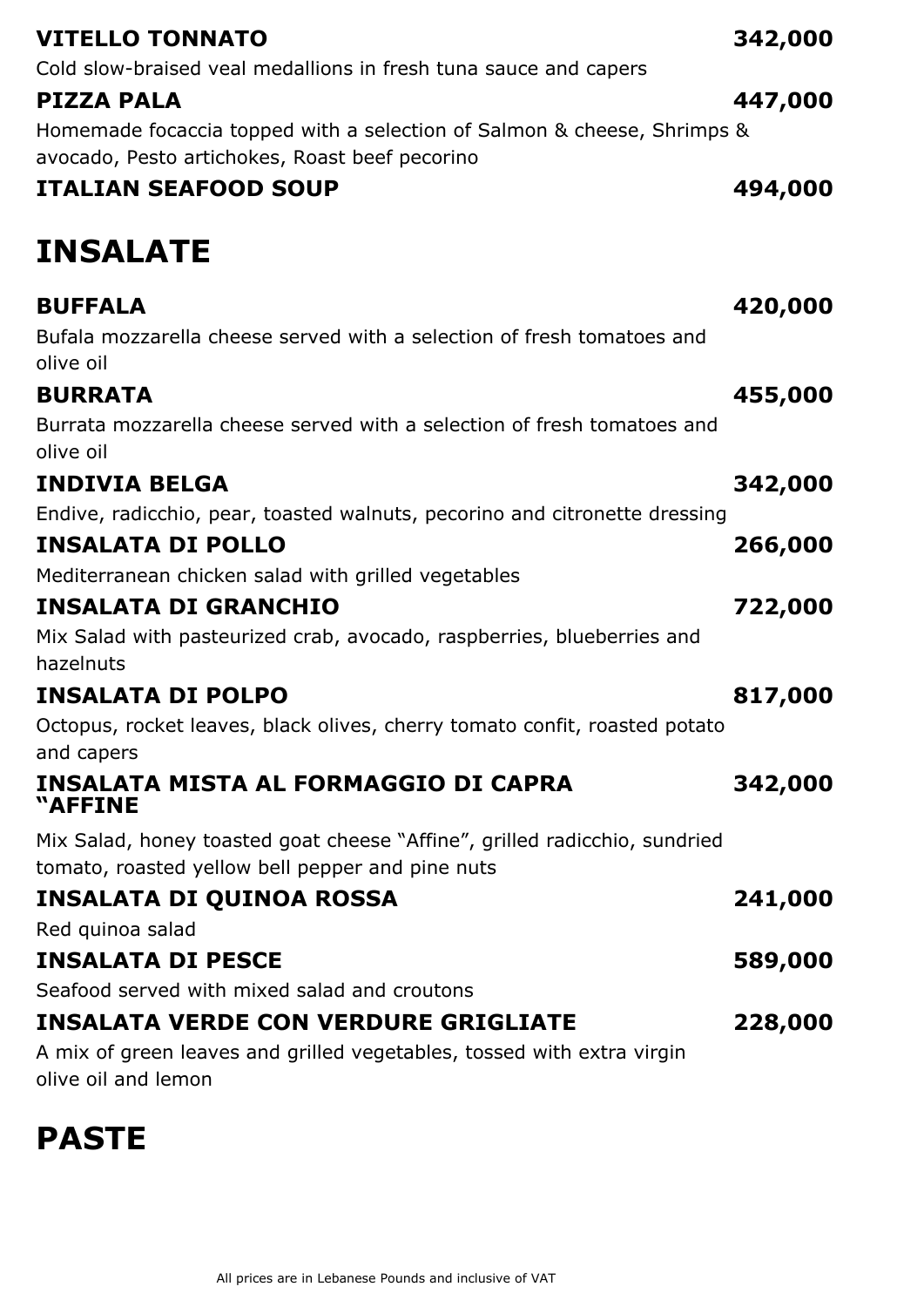| <b>FUSILLI CON MELANZANE E MOZZARELLA DI</b><br><b>BUFALA</b>                                          | 368,000 |
|--------------------------------------------------------------------------------------------------------|---------|
| <b>GNOCCHI PECORINO</b>                                                                                | 254,000 |
| Potato dumpling with fondue of Pecorino cheese D.O.P and basil leave                                   |         |
| <b>GNOCCHI DI PATATE BLU' AL TARTUFO NERO</b>                                                          | 266,000 |
| Gnocchi made from blue potatoes with black truffle                                                     |         |
| <b>LASAGNA BOLOGNESE</b>                                                                               | 298,000 |
| <b>LASAGNA PESTO</b>                                                                                   | 298,000 |
| <b>LINGUINE ALLE VONGOLE</b>                                                                           | 665,000 |
| <b>PACCHERI SALMONE AFFUMICATO</b>                                                                     | 380,000 |
| <b>RAVIOLI DI FORMAGGI MISTI SELEZIONATI</b><br><b>D'ALLO</b>                                          | 273,000 |
| Cheese ravioli (chef selection), light pesto sauce, shaved Parmigiano,<br>melted butter and blackberry |         |
| RAVIOLI RIPIENI DI RICOTTA SPINACI                                                                     | 279,000 |
| Ravioli filled with ricotta and spinach with tomato sauce                                              |         |
| <b>RAVIOLI RADICCHIO</b>                                                                               | 266,000 |
| <b>SPAGHETTI AI GAMBERI</b>                                                                            | 368,000 |
| <b>SPAGHETTI CON ARAGOSTA E POMODORO</b><br><b>FRESCO</b>                                              | 950,000 |
| Spaghetti with light fresh tomato sauce, lemon leaves, lobster                                         |         |
| <b>SPAGHETTI FRUTTI DI MARE</b>                                                                        | 665,000 |
| Scallops, Mussels, Clams, Shrimps                                                                      |         |
| <b>TRADIZIONALE</b>                                                                                    | 216,000 |
| Choice of Tagliatelle, Fusilli, Penne, Spaghetti with pomodoro,<br>Arrabbiata, Pesto or Aglio E Olio   |         |
| <b>RISOTTI</b>                                                                                         |         |
| <b>AI GAMBERI</b>                                                                                      | 330,000 |
| Grilled Shrimps with bisque, lime zest and shallots                                                    |         |
| <b>AL LIMONE</b>                                                                                       | 241,000 |
| <b>FUNGHI PORCINI</b>                                                                                  | 266,000 |
| Sautéed Cèpes mushrooms, shallots, herbs & Parmesan                                                    |         |
| <b>MILANESE CON FOGLIA D'ORO</b>                                                                       | 368,000 |
| With Gold Leaf 24 K                                                                                    |         |

#### **DAL MARE**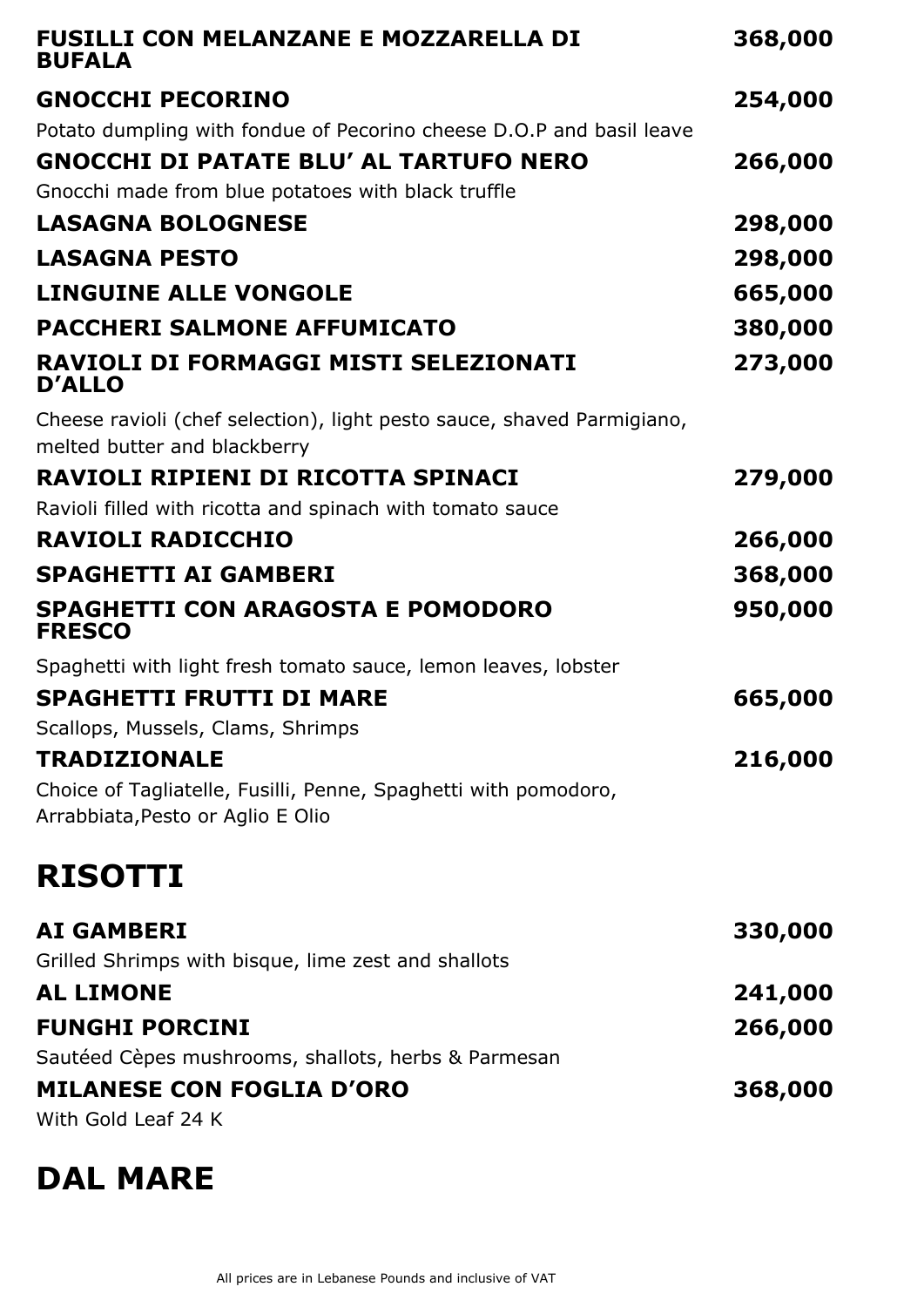| FILETTO DI SALMONE MARINATO AL SALE<br><b>SPEZIATO</b>                   | 570,000   |
|--------------------------------------------------------------------------|-----------|
| Salmon filet served with spinach, roasted pine nuts and raisins sautéed  |           |
| <b>BRANZINO PORTOFINO</b>                                                | 647,500   |
| Roasted seabass with tomato, olive & mediterranean herbs                 |           |
| <b>FILETTO DI BRANZINO</b>                                               | 665,000   |
| SeaBass filet, rice with ginger and light garlic and organic green salad |           |
| <b>BRANZINO AL SALE</b>                                                  | 630,000   |
| Salt crusted sea bass                                                    |           |
| GAMBERI ALLA GRIGLIA CON RISO, AGLIO E<br><b>ZENZER</b>                  | 570,000   |
| Cooked in rock salt with rice, garlic and ginger                         |           |
| <b>DELLA TERRA</b>                                                       |           |
| <b>COSTOLETTA ALLA MILANESE</b>                                          | 1,128,000 |
| <b>Breaded cutlet</b>                                                    |           |
| <b>TAGLIATA DI MANZO</b>                                                 | 874,000   |
| Sliced beef                                                              |           |
| PICCATA AL LIMONE                                                        | 824,000   |
| Very selective veal meat with lemon and roasted potatoes                 |           |
| <b>PETTO DI POLLO</b>                                                    | 456,000   |
| Marinated chicken breast with olive oil                                  |           |
| <b>FILETTO DI MANZO</b>                                                  | 824,000   |
| Beef filet                                                               |           |
| <b>BISTECCA FIORENTINA (Per 100 grs.)</b>                                | 327,000   |
| <b>CONTORNI</b>                                                          |           |
| <b>PATATE AL PUREA</b>                                                   | 95,000    |
| <b>VERDURE AL FORNO</b>                                                  | 122,000   |
| Charcoal roasted vegetables                                              |           |
| <b>INSALATA MISTA</b>                                                    | 127,000   |
| Mixed greens salad                                                       |           |
| <b>PATATE AL FORNO</b>                                                   | 95,000    |
| <b>PATATE AL FRITTE</b>                                                  | 95,000    |
| SPINACI, PINOLI, UVETTA                                                  | 127,000   |
| Spinach sautéed                                                          |           |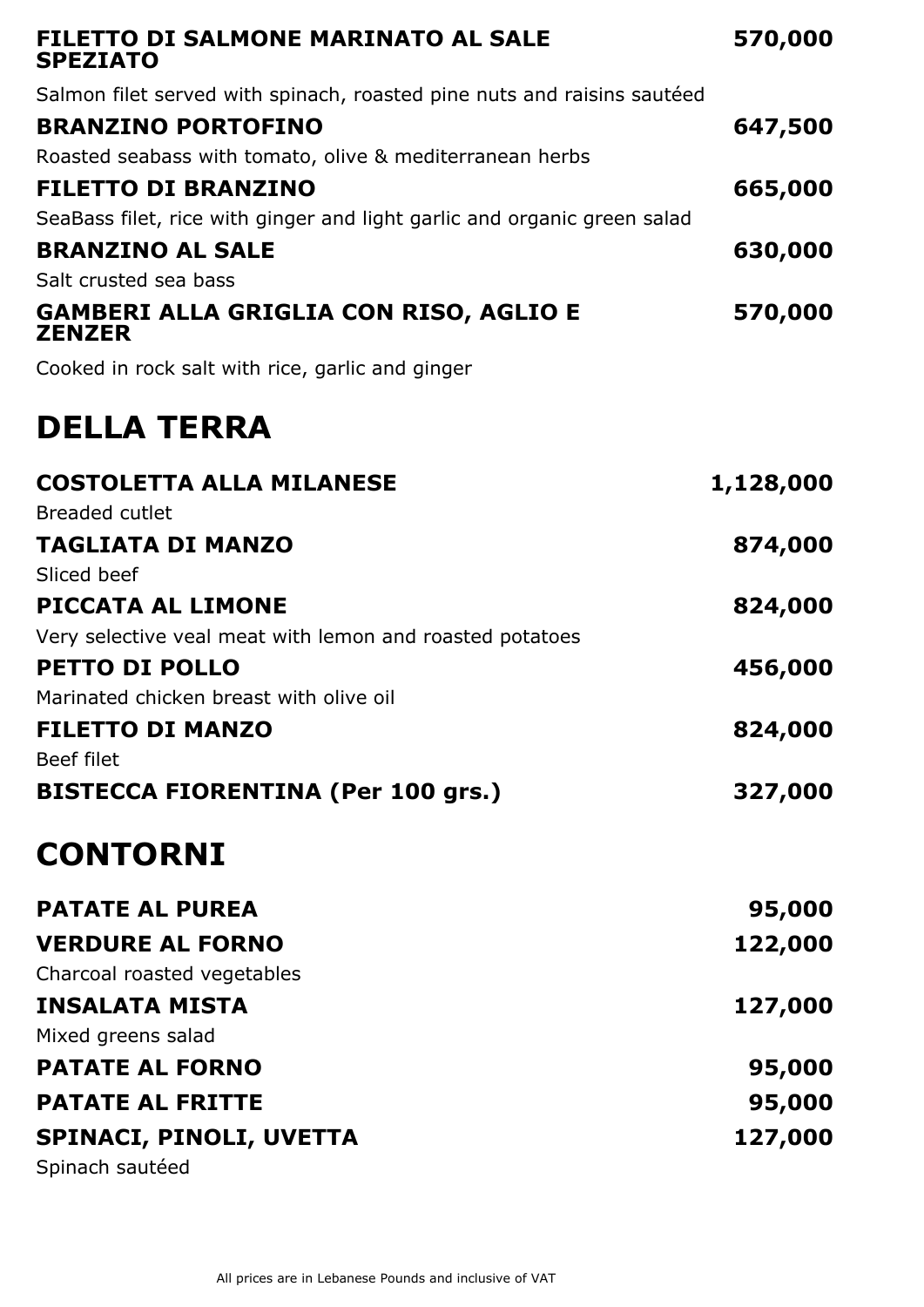## **PIZZE**

| <b>PIZZA DIAVOLA</b>                                          | 266,000 |
|---------------------------------------------------------------|---------|
| Tomato sauce, mozzarella cheese, spicy salami, fresh chili    |         |
| PIZZA QUATTRO FORMAGGI                                        | 323,000 |
| Mozzarella cheese, Scamorza, Gorgonzola, Parmesan             |         |
| PIZZA AL FORMAGGIO DI CAPRA BALSAMICO                         | 266,000 |
| Mozzarella cheese, goat cheese, tomato sauce                  |         |
| PIZZA AL FORMAGGIO DI CAPRA PESTO                             | 285,000 |
| Mozzarella cheese, goat cheese, tomato sauce                  |         |
| <b>PIZZA CON SALAME E UOVA</b>                                | 342,000 |
| Beef salami, artichokes, eggs and truffle                     |         |
| PIZZA BIANCA AL SALMONE AFFUMICATO                            | 418,000 |
| Smoked salmon, creamy cheese                                  |         |
| <b>PIZZA MARGHERITA</b>                                       | 228,000 |
| Tomato sauce & mozzarella cheese                              |         |
| <b>PIZZA DI TARTUFO</b>                                       | 342,000 |
| Black truffle pizza with Camembert cheese                     |         |
| <b>PIZZA VEGETARIAN</b>                                       | 247,000 |
| Tomato sauce & mozzarella cheese topped with mixed vegetables |         |
| <b>Skinny Tuna, capers, olives &amp; tomatoes</b>             | 494,000 |
| <b>Skinny Salmon, capers, olives &amp; tomatoes</b>           | 393,000 |
| Skinny Beef carpaccio, arugula, parmesan & tr                 | 542,000 |
| <b>Skinny Parma</b>                                           | 342,000 |
|                                                               |         |

#### **DOLCE**

| 380,000 |
|---------|
|         |
| 152,000 |
| 140,000 |
| 152,000 |
| 152,000 |
| 304,000 |
| 317,000 |
| 152,000 |
|         |